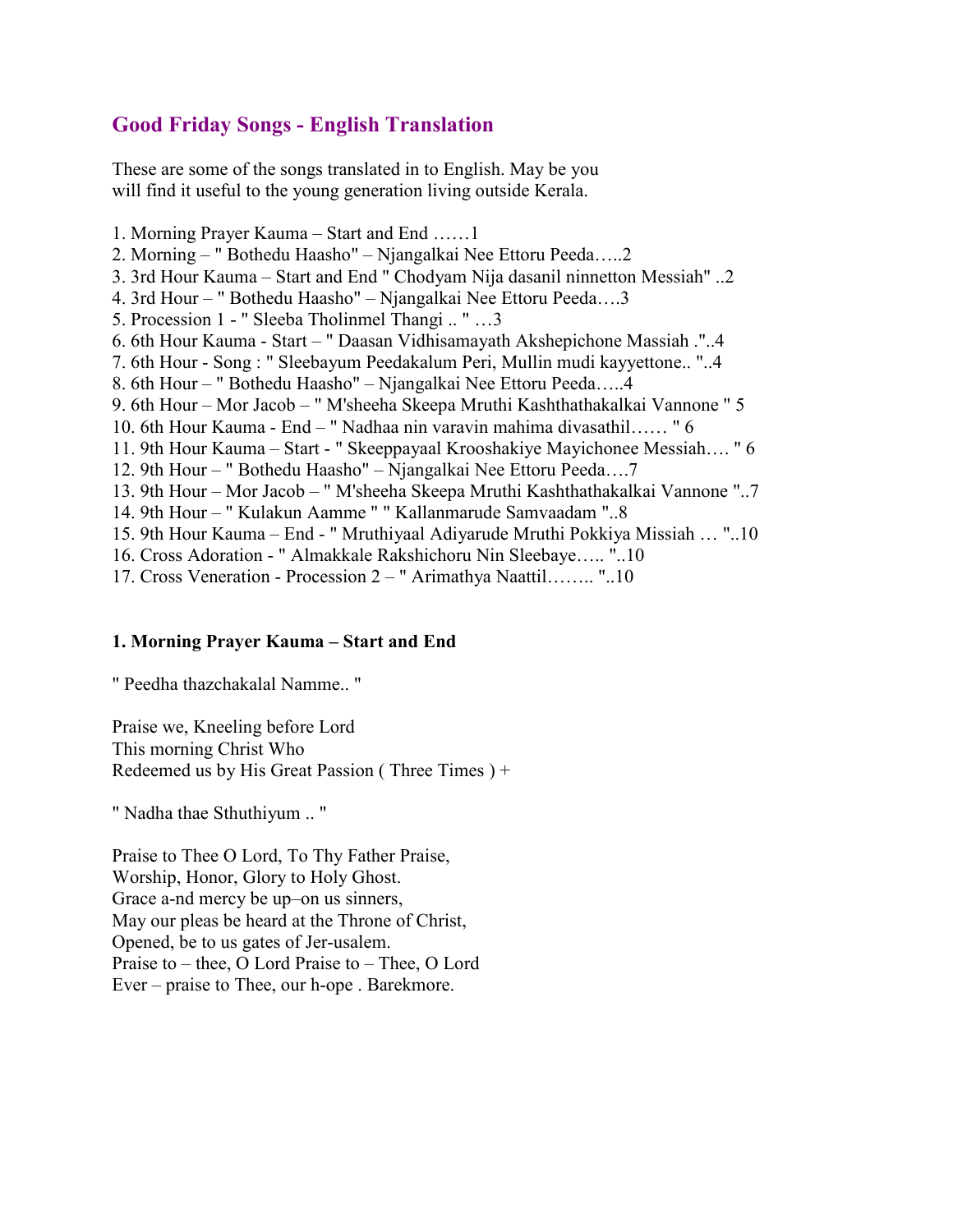## **2. Morning – " Bothedu Haasho" – Njangalkai Nee Ettoru Peeda…**

Blessed be Thy - humility  $-L$ -o-rd ! Thou who – endured Passions for us.

Whole night Thy was questioned by Prie-sts At tribunal of Pilate, Lord, Wai-ting for the fi-nal judgment Wicked men have shouted O Lord To cr-ucify Thou on the cross.

To save Thy from wicked men Lord And not to shed Thy Holy blood Wife of Pilate sent me-ssenger Therefore, Pilate washed off his hands As he could not save Thy from cross.

Shout-ed wick-ed people louder That Thy deserve death on the cross Thy hea-led their sick and helped their weak In return for Thy blessed work They sho-uted for killing Thou Lord.

Son o-f God who de-served wo-rship Was shouted to put on the cross Thou who de-serve Praise and Worship Was beaten and spit on Thy face Because, they were blinded by rage.

Spare u-s O Lord from Thy ju-dgment, When Thou summons those who judged Thou. +

## **3. 3rd Hour Kauma – Start and End " Chodyam Nija dasanil ninnetton Messiah"**

Christ who – Questioned by servant, Show Thy compassion On us sinners on judgment day. (Three times  $)+$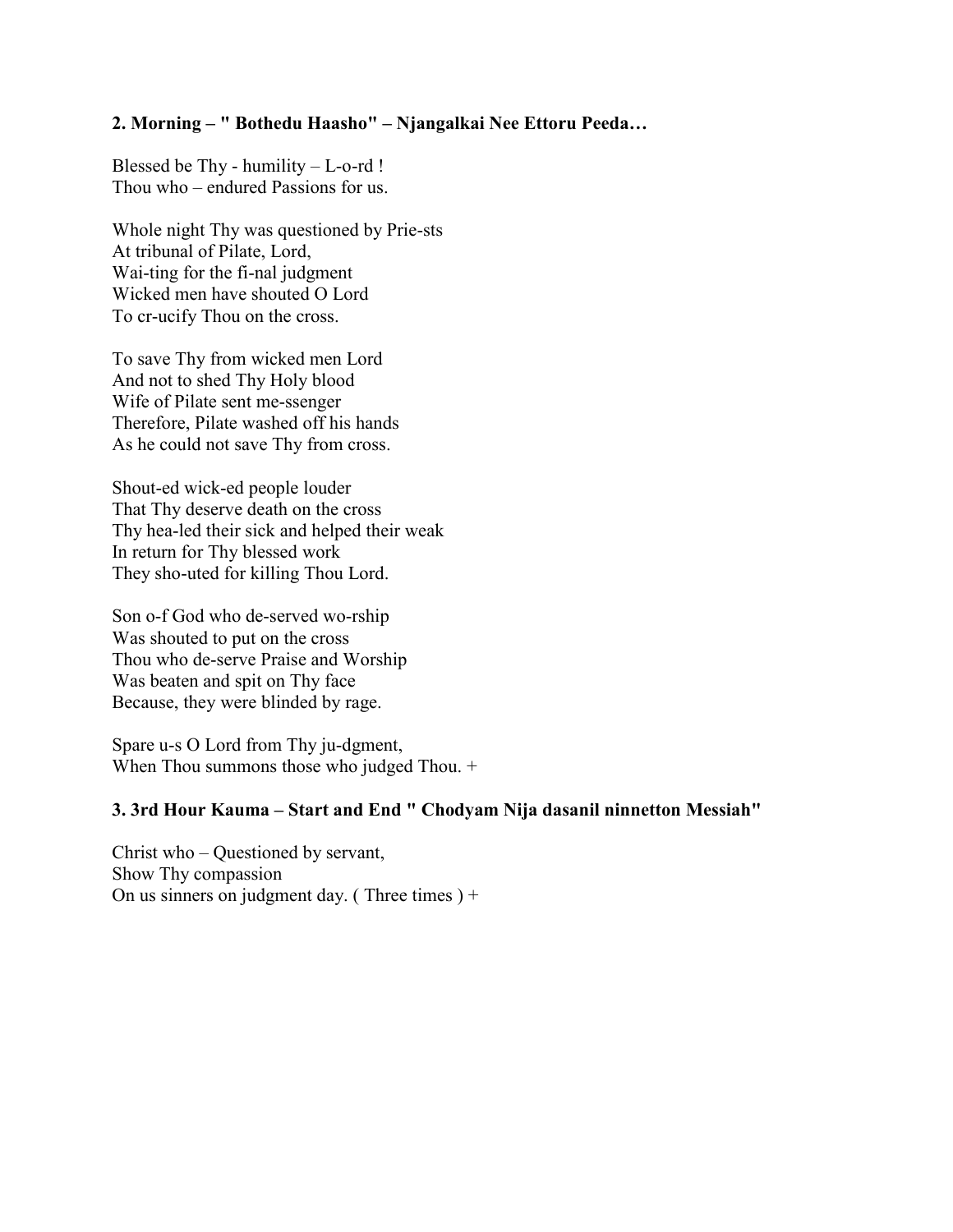## **4. 3rd Hour – " Bothedu Haasho" – Njangalkai Nee Ettoru Peeda…**

Blessed be Thy - humility  $-L$ -o-rd ! Thou who – endured Passions for us.

Lord who was wo-rshipped in He-aven Was bea-ten with whips of me-tal Wa-s ha-nged on cross, in humilia-tion To re-deem the world from Her Sins Thy was cruci-fied on the Cross.

Ada-ms children whipped Thou this day Still Thou gave them sin redemption A-dam's children flogged and whipped Thou They cast lots for Thy garments Lord For Thou giving them Para-dise

Faithful serva-nts Sons of Thy Church Praise Thy for Thy Passions O Lord Assembled u-s as Thy true servants Praising Thy fo-r Thy Passions Lord At this Third hour of Thy Passions.

Spare u-s O Lord from Thy ju-dgment, When Thou summons those who judged Thou. +

# **5. Procession 1 - " Sleeba Tholinmel Thangi .. "**

Carrying his cross on Him He came out of fortress strong Hebrew women got together Weeping and wailing for him Stood his mother distantly With deep maternal sorrows Mourned she like a tender dove My Son whither dost Thou Go ? Whither are they taking you Why hast Thou handed over Thyself to these wicked men Woe to me my beloved, To Thee what have happened now, Blessed be Thy Passions, Lord, Blessed by Thy hu-mi-li-ty.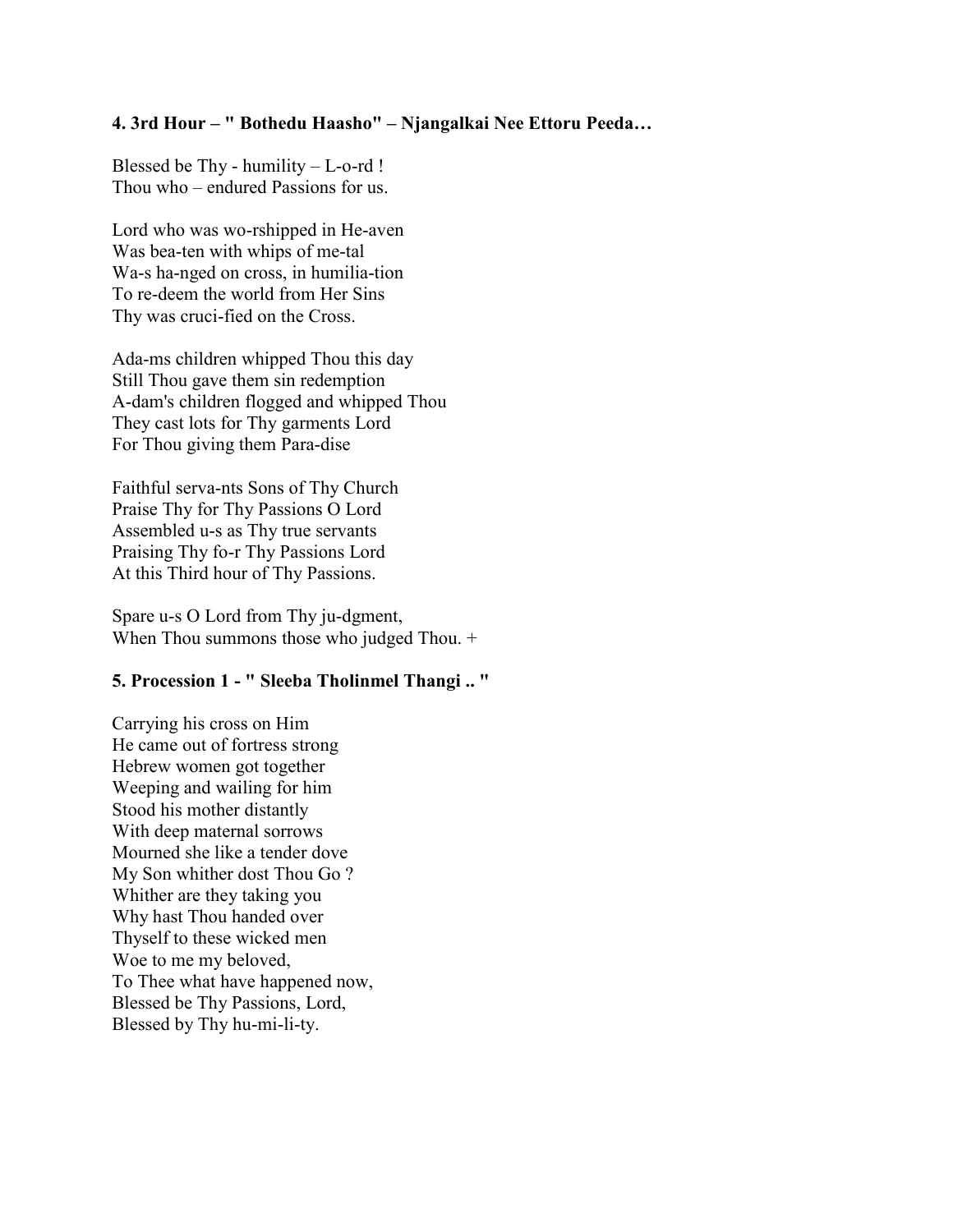## **6. 6th Hour Kauma - Start – " Daasan Vidhisamayath Akshepichone Massiah ."**

Christ who - was mocked by servants, At tribunal Lord Grant us mercy in Thy Judgment. (three times  $+$ 

## **7. 6th Hour - Song : " Sleebayum Peedakalum Peri, Mullin mudi kayyettone.. "**

1. Thou who en-dured passion and cross And re-ceived the crown of thorns , O God ! Have mercy on us.. +

2. Thou who a-ccept cross willfully To – Save Adam and his race, O God ! Have mercy on us.. +

3. Thou who bore – crown of thorns on head To be – derided by them O God ! Have mercy on us +

4. When the Sun saw you on the cross I-t did shut it's light to dark O God ! Have mercy on us +

5. Glory to – the Lord who abased To – save mankind by thy Cross O God ! Have mercy on us +

## **8. 6th Hour – " Bothedu Haasho" – Njangalkai Nee Ettoru Peeda…**

Blessed be Thy - humility  $-L$ -o-rd ! Thou who – endured Passions for us.

Sons o-f darkness sinners of all, Cruci-fied the Lamb of God on, Tree - the Cross and on earth to-day, In place of Thy Blessings they got, Gave Thy bitter water to drink.

Seeing - sad st-ory in Yee-hood, Mountains of rocks broken apart, O-n Thy hand which made man Adam, Nails were driven by the Jews and, Never they have repented it.

Son of God u-ttered on the Cross, Sons of darkness ran in fe-ar,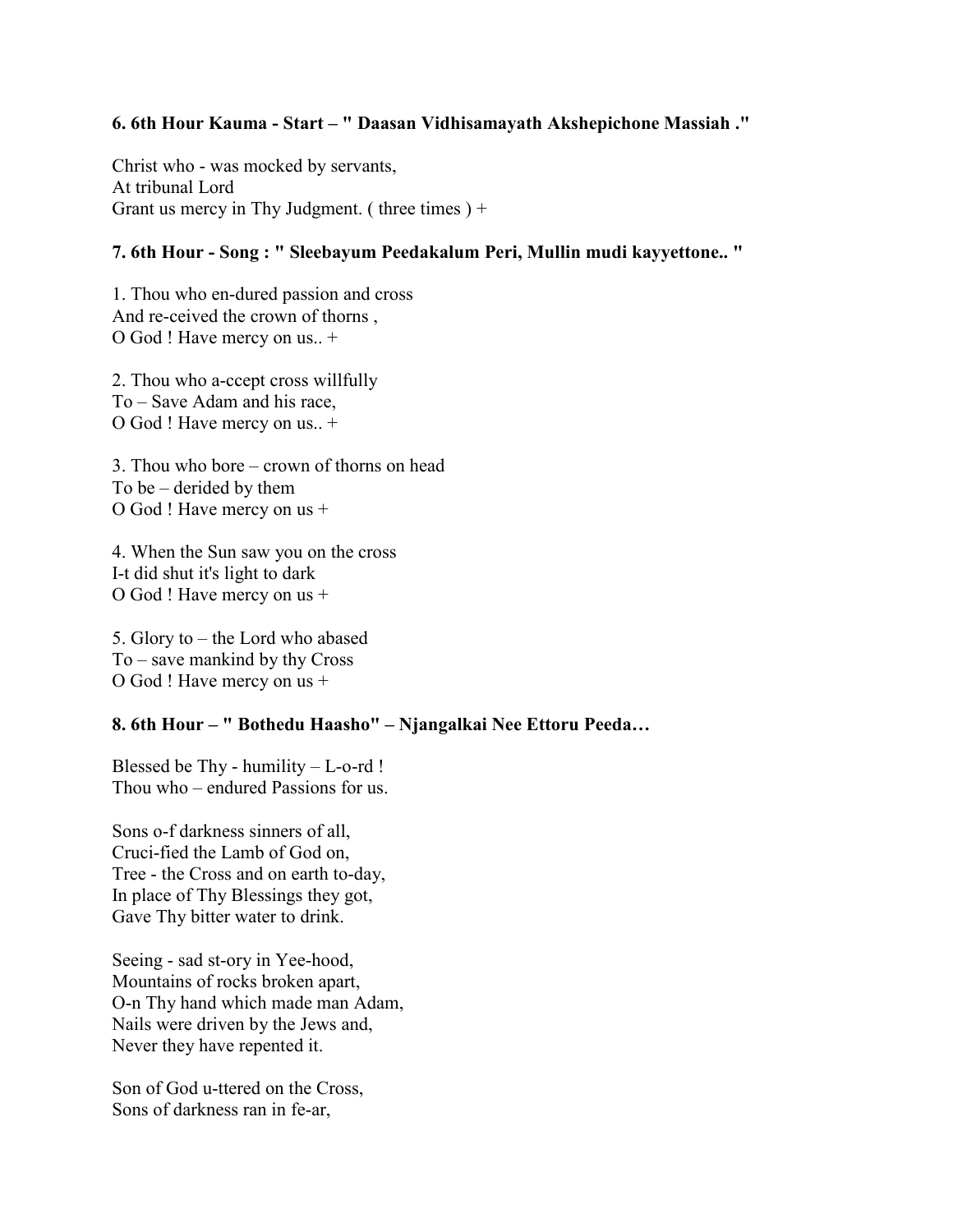E-vil spirits were sore afraid, When his crown was fallen a-part, Sinners leader Satan cried out.

Spare u-s O Lord from Thy ju-dgment, When Thou summons those who judged Thou. +

#### **9. 6th Hour – Mor Jacob – " M'sheeha Skeepa Mruthi Kashthathakalkai Vannone "**

Chri-st who came to receive cross, abuse and su-fferings, Hear o-ur pleas kindly, have mercy upo-n o-ur souls

O Lord have mercy o-n us O God grant blessings k-indly. +

Li-ving lamb of God came to be sacrifi-ced Cru-ci-fiers acted like the High priests in it They ha-nged him on the cross on Gogulta hill top E-vildoers po-sitioned his cross on mountain Between the heaven and the deep sea on the earth He stood as a warrior to bear sins of all World

O Lord have mercy o-n us O God grant blessings k-indly. +

At Noon darkness came to cover whole of the World, To show that he is the Lord of all of the Light, Friday Light kneeled to pray to the light of all Lights, World saw it was the Son of God lying on Cross, At Noon Adam ate fruit from the forbidden tree, He was a-shamed that he cheated the word of Lord..

O Lord have mercy o-n us O God grant blessings k-indly. +

Light sa-w e-vildoers stole the clothes of his Lord The-refore, it closed it's rays and darkness fell on earth, Sun sa-w his master was naked on cross on earth Closed it's eyes in order not to see him naked, Not to see the nakedness of Noahas Lord God, Sun and Moon closed their eyes like Shem, Ham and Japeth

O Lord have mercy o-n us O God grant blessings k-indly. +

Wh-ile my Lo-rd is lying and suffering on the Cross, How can I give my light to the world asked the Sun,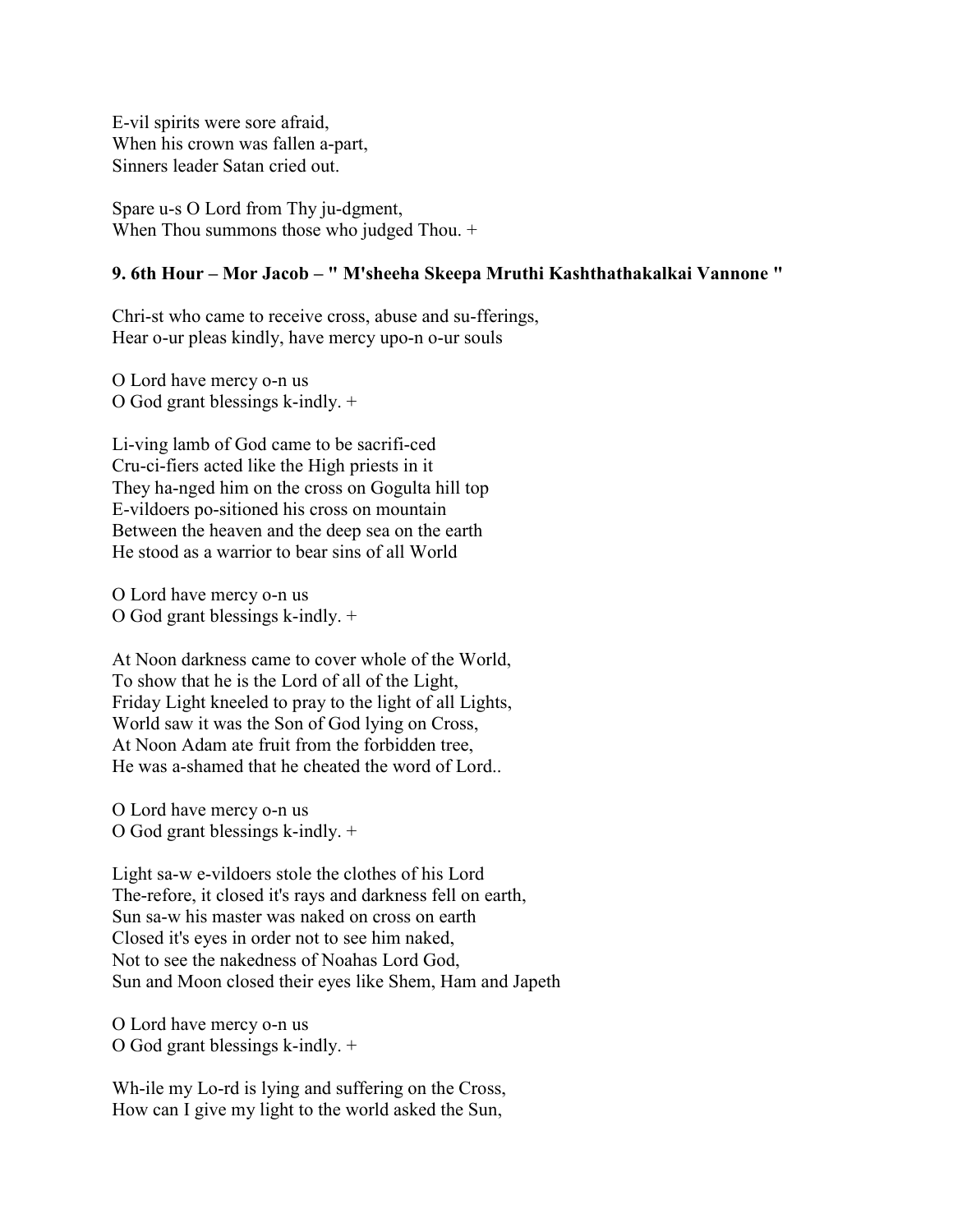When the Sun saw his Lord naked between two thieves, How can the Sun show his light on Lord's creation, Uni-verse filled with luminous constellations Shut their rays upon seeing their Lord on the Cross

O Lord have mercy o-n us O God grant blessings k-indly. +

At noo-n the Son was hanged naked on to the Cross Se-rpent who killed Adam got shaken and trembled Ha-sha Friday of symbols, prophesies and mysteries My tongue - is too small to tell those mysteries O Lord Sixth day Adam was chased out of his pa-ra-dise Same day Son of God was hanged on a Cross on earth..

O Lord have mercy o-n us O God grant blessings k-indly. +

Hea-ven a-nd ea-rth are mourning on Thy passions O Lord Ce-lestials a-nd humans wondered at Thy hu-mi-lity

O Lord have mercy o-n us O God grant blessings k-indly. +

# **10. 6th Hour Kauma - End – " Nadhaa nin varavin mahima divasathil…… "**

Lord on - your Great day of s-econd coming, Bless us, like the thief You have pardoned Lord. (Three times ) +

#### **11. 9th Hour Kauma – Start - " Skeeppayaal Krooshakiye Mayichonee Messiah…. "**

Messiah – removed sins and death By thy Passions Lord Pro-tect and shelt-er by Thy Cross ( Three times ) +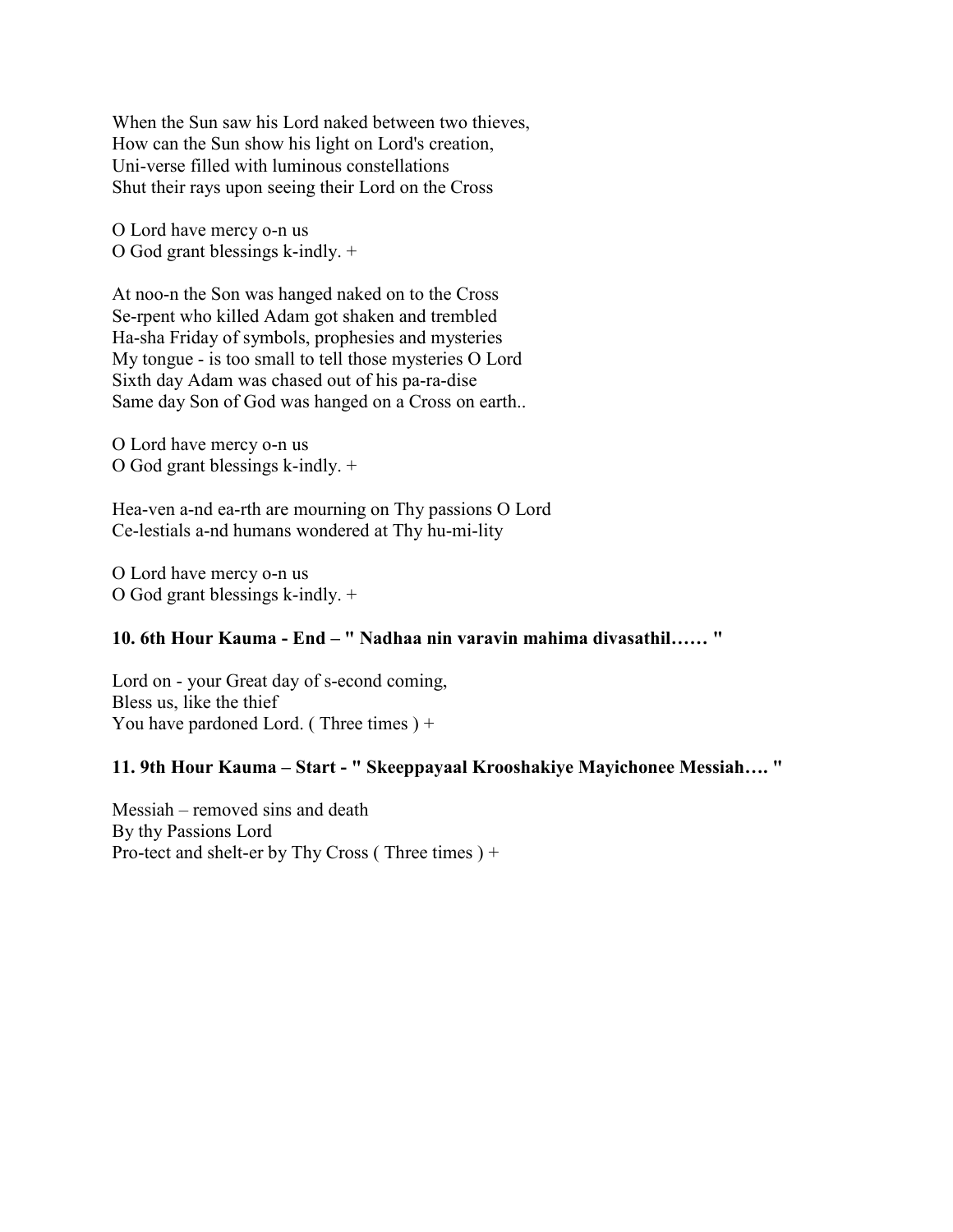## **12. 9th Hour – " Bothedu Haasho" – Njangalkai Nee Ettoru Peeda…**

Blessed be Thy - humility  $-L$ -o-rd ! Thou who – endured Passions for us.

Nails di-d not melt on Thy hand Lord, Thy flesh did not burn out also, Li-on of Judah, humbled Thyself Thy su-ffered passions and death for Giving life to Adam's children.

Lord wh-en utte-red on Cross this day Mountains and Ro-cks broken a-part Ro-cks were bro-ken like a thunder Earth go-t shook and shattered all way All cre-ations shouted like Lion.

Thou who de-serve bouquet of flower Was given bi-tter wine to drink In place o-f Rose as Thy Crown Lord Wicked pe-ople crowned Thy to-day With thorn out of their igno-rance.

Son o-f God and life of us all Suffe-red passion for us thi-s day, Praise we, Bless we, whole creations, Bouquets of flowers of Praise Lord We place as Thy Crown to-day Lord.

Spare u-s O Lord from Thy judgment, When Thou summon those who judged Thou. +

#### **13. 9th Hour – Mor Jacob – " M'sheeha Skeepa Mruthi Kashthathakalkai Vannone "**

Chri-st who came to receive cross, abuse and su-fferings, Hear o-ur pleas kindly, have mercy upo-n o-ur souls

O Lord have mercy o-n us O God grant blessings k-indly. +

Wi-th sadness I listen to Thy Gospel O Lord Give me e-ar to listen to Thy Gospel O Lord Lord Thy Cross destroy fortress of Zion to-day Let the eyes who abused Thy be blind to-day Lord

O Lord have mercy o-n us O God grant blessings k-indly. +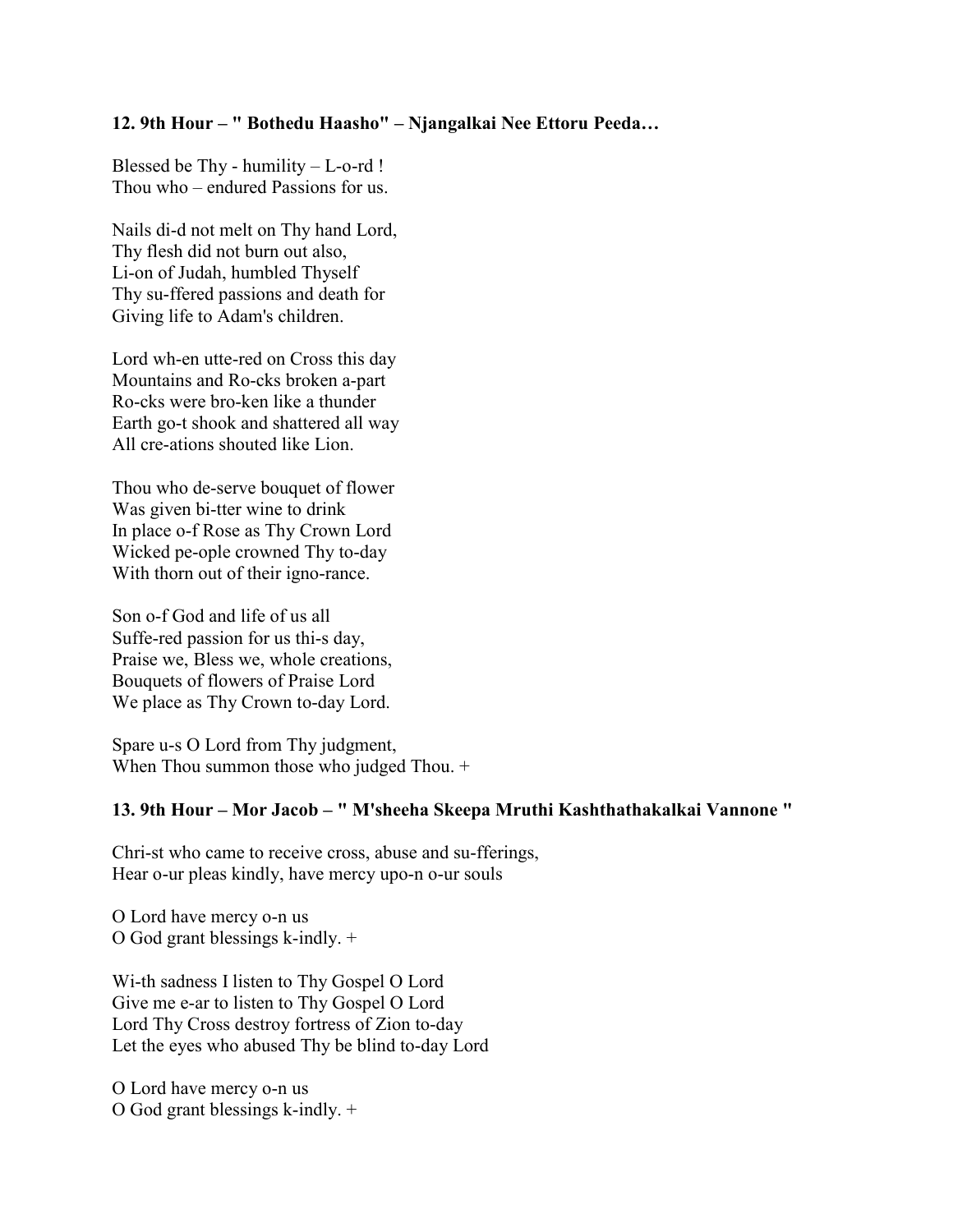Praise to Thy Father who sent Thee to su-ffer Lord Praise to Thy the Lord who suffered Passi-ons for us Praise to The One Holy Spirit who has no death Praise to the Holy Trinity, One in Thy Lord.

O Lord have mercy o-n us O God grant blessings k-indly. +

Hea-ven a-nd ea-rth are mourning on Thy passions O Lord Ce-lestials a-nd humans wondered at Thy hu-mi-lity

O Lord have mercy o-n us O God grant blessings k-indly. +

## **14. 9th Hour – " Kulakun Aamme " " Kallanmarude Samvaadam "**

1.Ye all mankind come and listen, To voice o-f a pair of thieves, Listen to the-ir arguments, Find yourself who is right.

2.Lord is on a Cross in middle, As a Judge who favours none Like a balanced weighing scale, Weighing their words corr-ectly.

3.One thief told his Lord and God, Remember me when you come Let me see your mercy Lord, In your Holy Kingdom God.

4.Thief on left on hearing this, Asked a question to his friend, If he is the King of Jews, Why is he on Cross with us.

5.My friend I su-rrendered to, Blood of this one righteous King, Because of that I gained life, Cross is sep-arating us.

6.Don't you see him bearing nails, Like us and su-ffering lot, If he could grant us Kingdom, Let him be saved himself first.

7.With God's words of Heaven's key, I will earn the Pa-ra-dise, You got it wrong do not try, To misguide me in his name.

8.He is also on the Cross, He is suffering more than us, If He is the Lord and King, Let Legion come to remove curse.

9.Jesus on earth on a Tree, In heaven on Chariot o-f fire, Creations re-ceived their King, Trembled at Cru-cifixion.

10.Watch your Master with more care, Don't you see the mark of Whip, You are glori-fying him, Who will trust you on your words.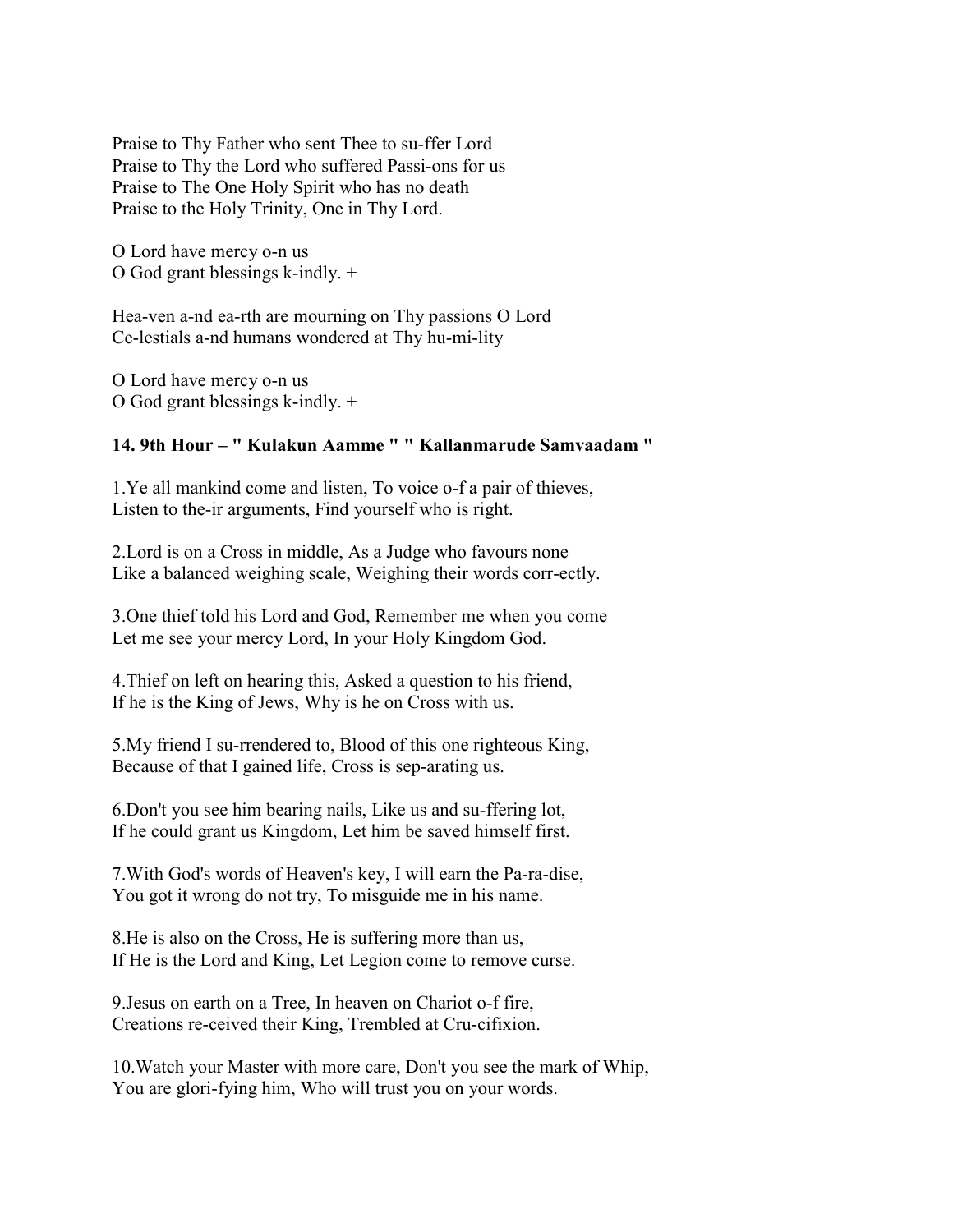11.None could take this earthly thorn, Other than Jesus the Lord, Who removed the thorn of curse, And redeemed Adam's children.

12.Let the one on Cross with us, Give you promised Para-dise, How could He take you to Hea-ven, Which you have not seen yet friend.

13.This death has wiped all of the, Prominence of Sheol hell, His voice destroyed all it's power, His entrance will make it dust.

14.One who suffered torture pain, Drank bitter wine and was stabbed, And suffering Passions now, How I call him King of Kings.

15.Listen to the noise with care, Rocks are breaking with thunder, Departed Saint's bones joins, Why this disbelief my friend.

16.All creations tremb-ling, Evil spiri-ts are shattered, Rocks are breaking parting ways, Confess sins and embrace Life.

17.If you ask me his Glory, I will tell you many and more, All creations witnessed him, And trembling on Lord's Passion.

18.Pilate called him King of Kings, As prophesied in Holy Books, As they shouted as witness, Don't argue on who is King.

19.Cross is standing between us, You are standing in it's pit, You too is a child of God, Claim your place on right side friend.

20.Cross opened the gates of Hell, Sun became dark earth too shook, Temple curtain torn in two, All creations witnessed Lord.

21.Listen to the cry of earth, And enti-re creations, Upon hearing word of God, Wall of earth start tremb-ling.

22.Listen to the noise of dead, Who arrived from Sheol hell, Look at life giving Jesus, Whom I found as my refuge.

23.He chose death to raise Adam, All departed looked at him, He released Adam from Hell, And raised me to Paradise.

24.Stop abusing Son of God, Who did passions on his will, Stop your bad mouthing right now, Blessed Cross is my re-fuge.

25. Thy promised paradise to, The thief who had confessed Thee, Therefore, remember us Lord, When Thy come a-gain My Lord.